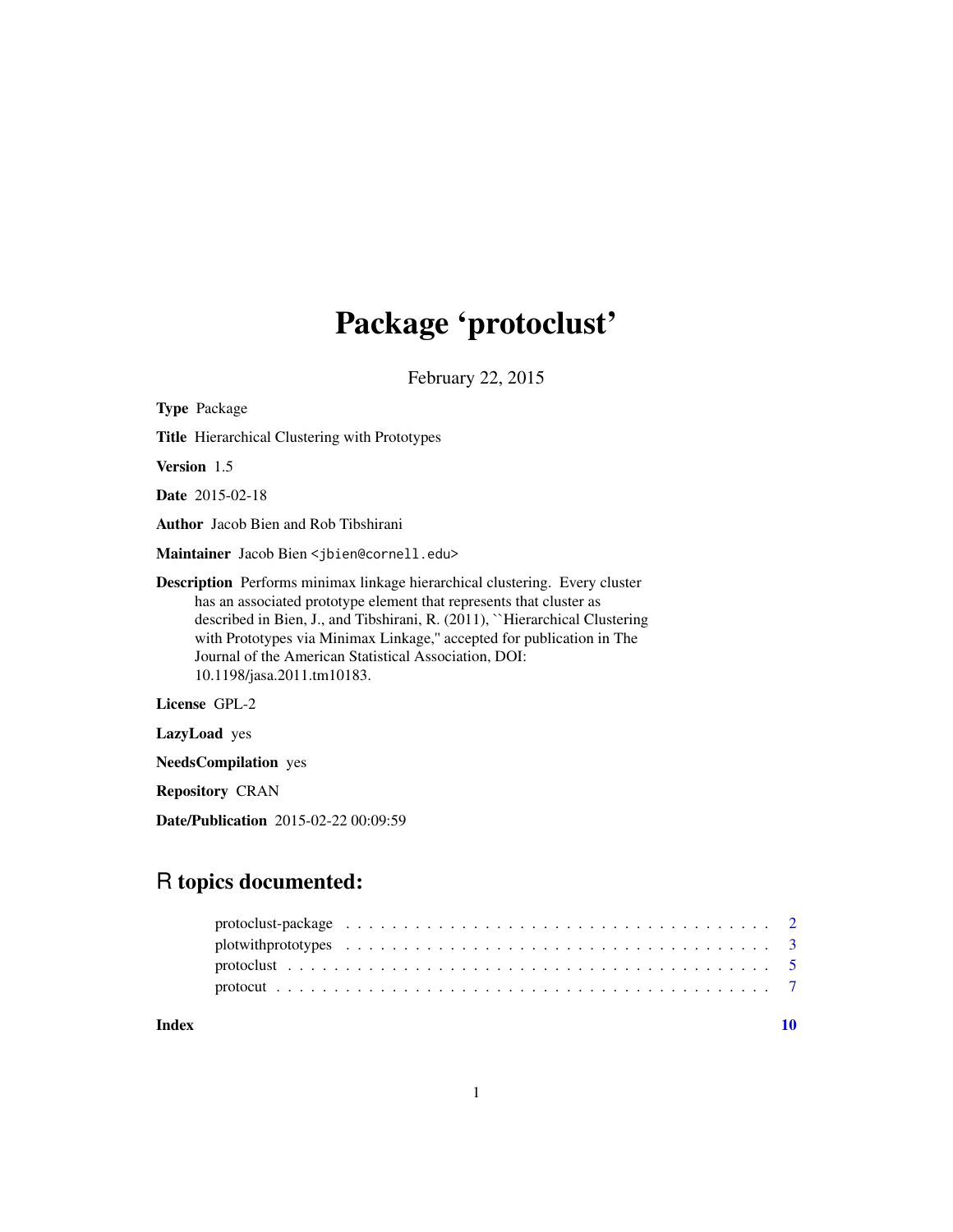<span id="page-1-0"></span>

#### Description

Functions to perform minimax linkage hierarchical clustering and to cut such trees to return clusterings with prototypes.

#### Details

| Package:  | protoclust |
|-----------|------------|
| Type:     | Package    |
| Version:  | 1.0        |
| Date:     | 2011-06-21 |
| License:  | $GPL-2$    |
| LazyLoad: | yes        |

#### Author(s)

Jacob Bien and Rob Tibshirani

Maintainer: Jacob Bien <jbien@cornell.edu>

# References

Bien, J., and Tibshirani, R. (2011), "Hierarchical Clustering with Prototypes via Minimax Linkage," accepted for publication in *The Journal of the American Statistical Association*, DOI: 10.1198/jasa.2011.tm10183.

#### See Also

[protoclust](#page-4-1), [protocut](#page-6-1), [plotwithprototypes](#page-2-1)

# Examples

```
# generate some data:
set.seed(1)
n < - 100p \le -2x \le matrix(rnorm(n * p), n, p)
rownames(x) \leq paste("A", 1:n, sep="")d \leftarrow dist(x)
```

```
# perform minimax linkage clustering:
hc <- protoclust(d)
```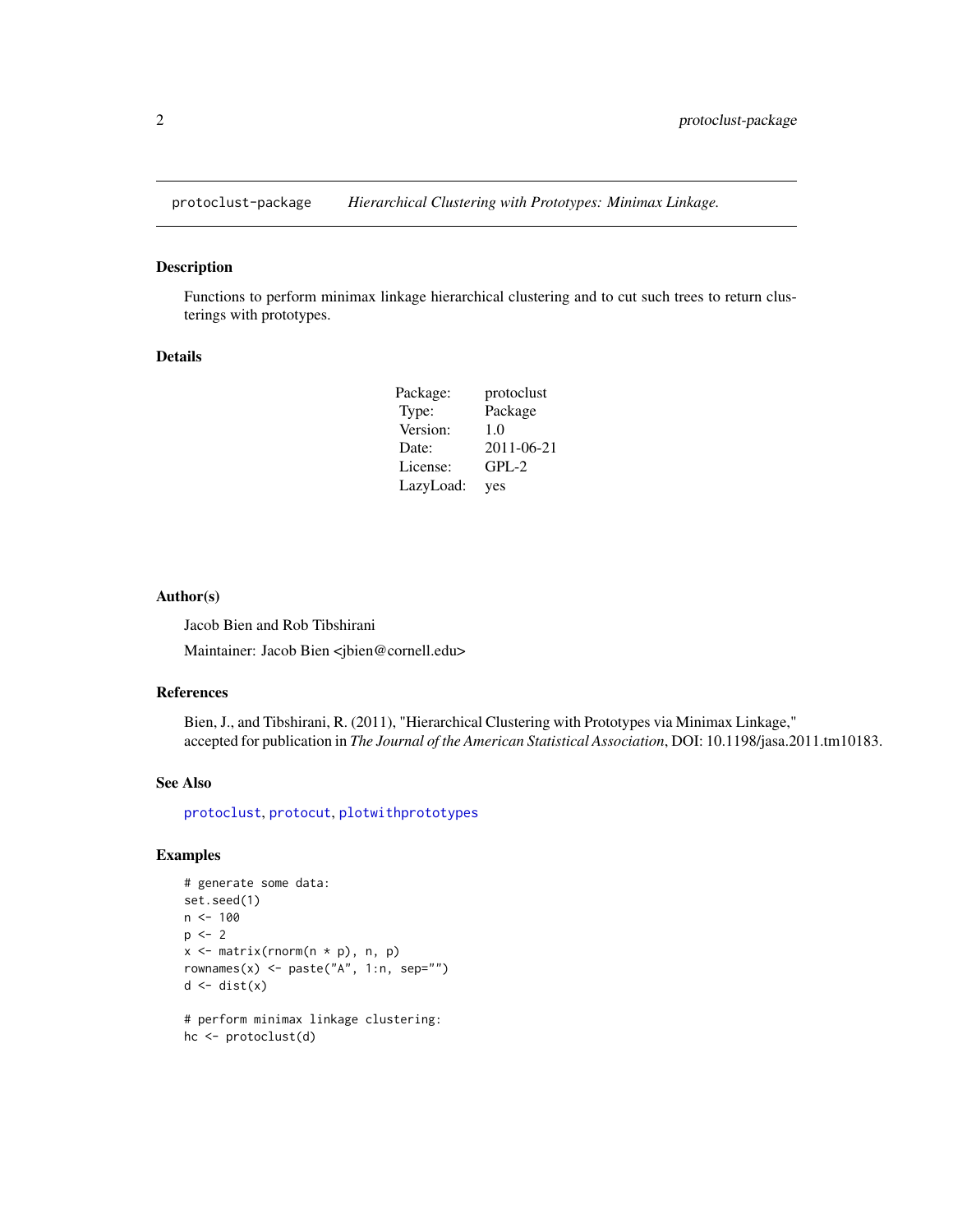# <span id="page-2-0"></span>plotwithprototypes 3

```
# cut the tree to yield a 10-cluster clustering:
k <- 10 # number of clusters
cut <- protocut(hc, k=k)
h <- hc$height[n - k]
# plot dendrogram (and show cut):
plotwithprototypes(hc, imerge=cut$imerge, col=2)
abline(h=h, lty=2)
# get the prototype assigned to each point:
pr <- cut$protos[cut$cl]
# find point farthest from its prototype:
dmat <- as.matrix(d)
ifar <- which.max(dmat[cbind(1:n, pr[1:n])])
# note that this distance is exactly h:
stopifnot(dmat[ifar, pr[ifar]] == h)
# since this is a 2d example, make 2d display:
plot(x, type="n")
points(x, pch=20, col="lightblue")
lines(rbind(x[ifar, ], x[pr[ifar], ]), col=3)
points(x[cut$protos, ], pch=20, col="red")
text(x[cut$protos, ], labels=hc$labels[cut$protos], pch=19)
tt <- seq(0, 2 * pi, length=100)for (i in cut$protos) {
  lines(x[i, 1] + h * cos(tt), x[i, 2] + h * sin(tt))
}
```
<span id="page-2-1"></span>plotwithprototypes *Plot dendrogram with prototype labels added*

#### Description

Makes a plot of the dendrogram (using plot.hclust) and adds labels of prototypes on the interior nodes of a dendrogram.

#### Usage

```
plotwithprototypes(hc, imerge = -seq(n), labels = NULL, bgcol = "white",
  font = 1, col = 1, cex = 1, ...)
```
#### Arguments

| hc     | an object of class protoclust (as returned by the function protoclust)                |
|--------|---------------------------------------------------------------------------------------|
| imerge | a vector of the nodes whose prototype labels should be added. Interior nodes          |
|        | are numbered from 1 (lowest merge) to $n - 1$ (highest merge, i.e. the root) and      |
|        | leaf-nodes are negative (so if element i is a prototype for a singleton cluster, then |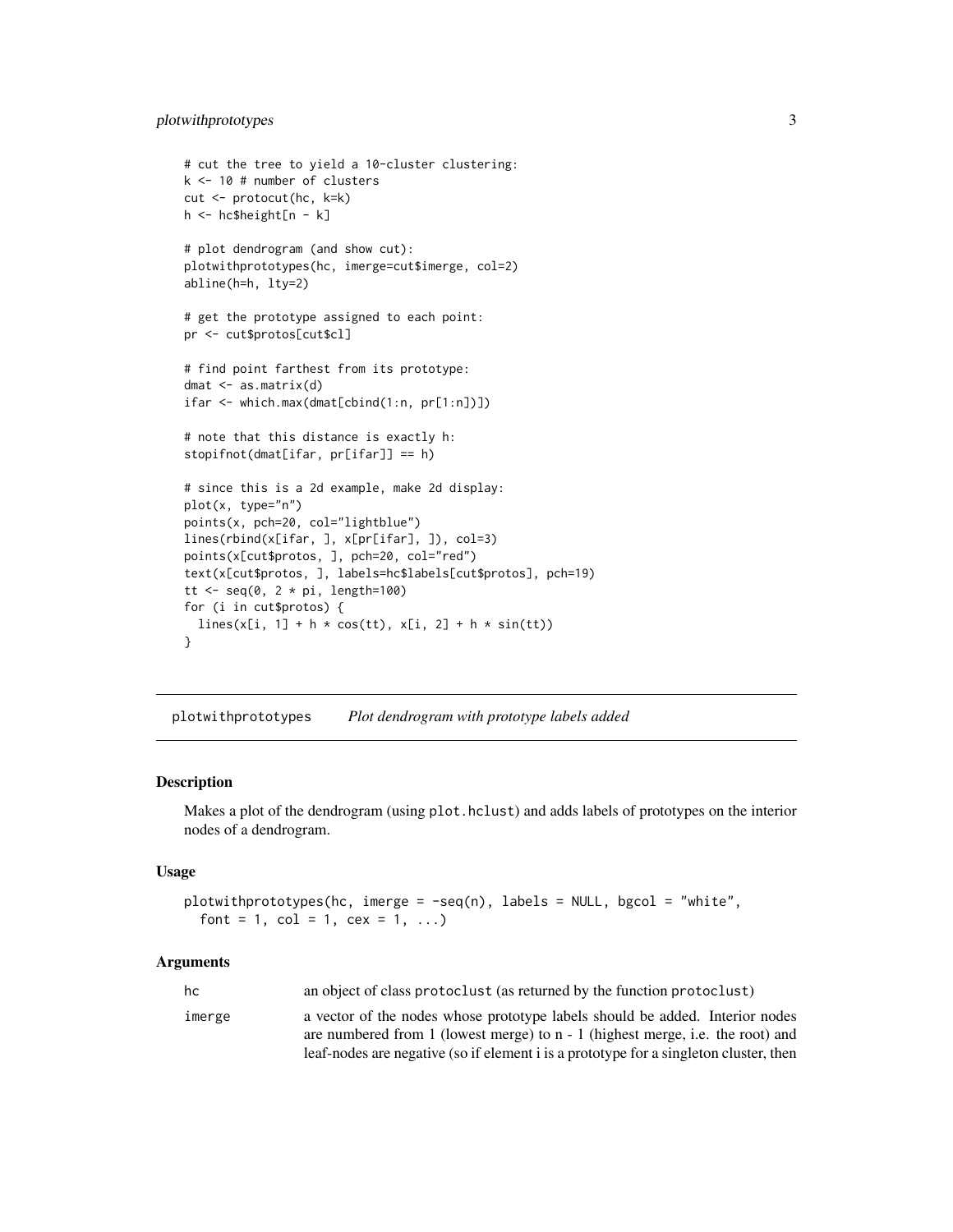<span id="page-3-0"></span>

|          | -i is included in imerge). Example: $seq(1, n - 1)$ means every interior node<br>is labeled with a prototype. For larger trees, showing only the prototypes at a<br>given cut may be easier (described more below). Default: -seq(n), meaning all<br>leaf labels and no interior-node labels are shown. |
|----------|---------------------------------------------------------------------------------------------------------------------------------------------------------------------------------------------------------------------------------------------------------------------------------------------------------|
| labels   | an optional character vector of length n giving the labels of the elements clus-<br>tered. If not provided, hc\$labels is used (if not NULL) or else labels are taken<br>to be $seq(n)$ .                                                                                                               |
| bgcol    | background color for prototype labels                                                                                                                                                                                                                                                                   |
| col.font | color and font of prototype labels                                                                                                                                                                                                                                                                      |
| cex      | size of prototype label                                                                                                                                                                                                                                                                                 |
| .        | additional arguments to be passed to plot. holist, such as hang                                                                                                                                                                                                                                         |
|          |                                                                                                                                                                                                                                                                                                         |

# Details

This function lets one put prototype labels on a dendrogram. The argument imerge controls which interior nodes and leaves are labeled. A convenient choice for the argument imerge is the imergeoutput of [protocut](#page-6-1). This allows one to label a dendrogram with the prototypes of a particular cut. See examples below. This function is called when one writes plot(hc), where hc is an object of class protoclust.

#### Author(s)

Jacob Bien and Rob Tibshirani

### References

Bien, J., and Tibshirani, R. (2011), "Hierarchical Clustering with Prototypes via Minimax Linkage," accepted for publication in *The Journal of the American Statistical Association*, DOI: 10.1198/jasa.2011.tm10183.

# See Also

[protoclust](#page-4-1), [protocut](#page-6-1)

#### Examples

```
# generate some data:
set.seed(1)
n < - 100p \le -2x \le matrix(rnorm(n * p), n, p)
rownames(x) <- paste("A", 1:n, sep="")
d \leftarrow dist(x)# perform minimax linkage clustering:
hc <- protoclust(d)
```

```
# cut the tree to yield a 10-cluster clustering:
k <- 10 # number of clusters
cut <- protocut(hc, k=k)
```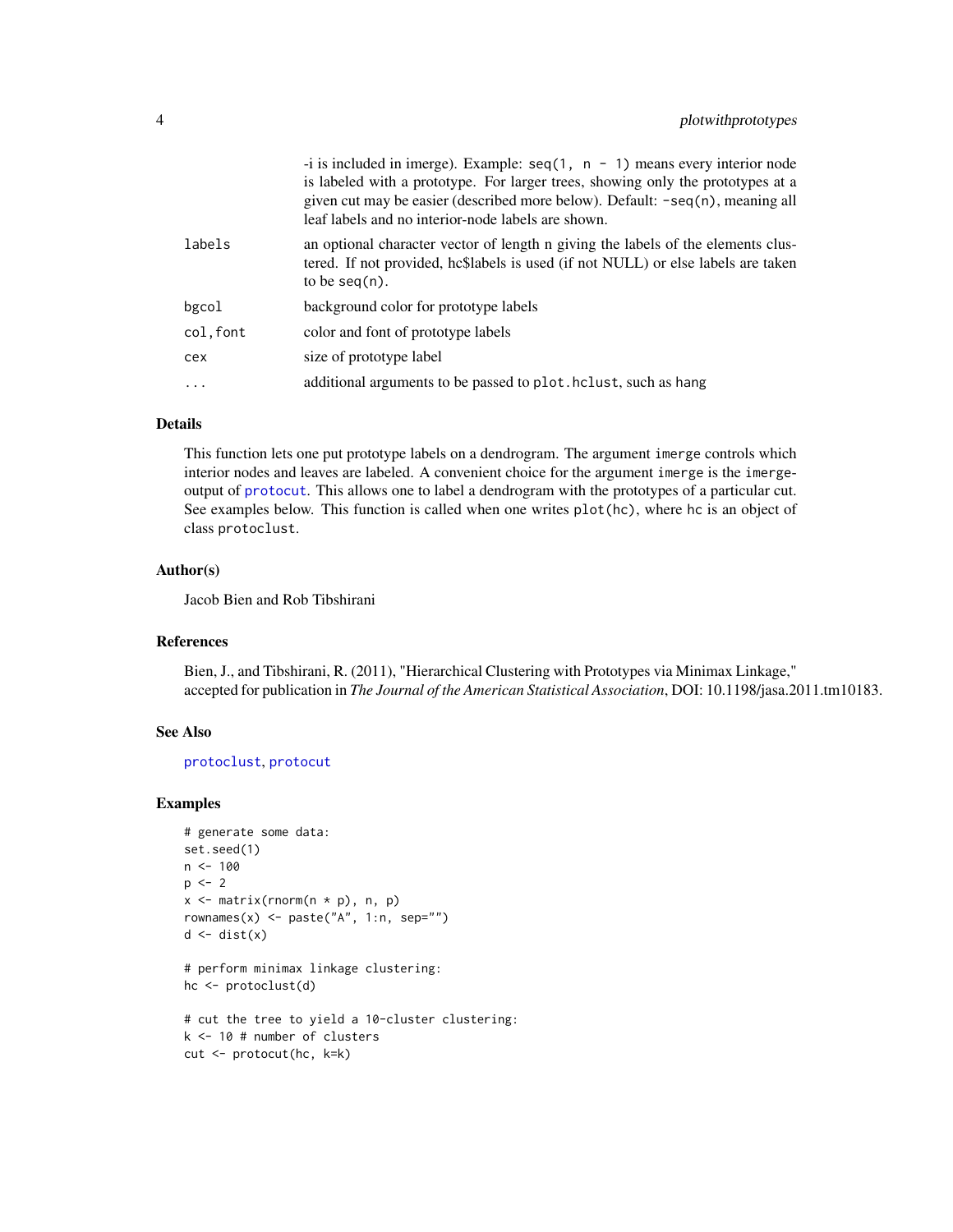#### <span id="page-4-0"></span>protoclust 5

```
h <- hc$height[n - k]
# plot dendrogram (and show cut):
plotwithprototypes(hc, imerge=cut$imerge)
# or more simply: plot(hc, imerge=cut$imerge)
abline(h=h, lty=2)
# negative values of imerge specify which leaves to label
k2 <- 20 # more clusters... with two singletons
cut2 <- protocut(hc, k=k2)
h2 <- hc$height[n - k2]
plot(hc, hang=-1, imerge=cut2$imerge)
abline(h=h2, lty=2)
```
<span id="page-4-1"></span>protoclust *Hierarchical clustering with prototypes: Minimax linkage.*

#### Description

Performs minimax linkage hierarchical clustering given a set of dissimilarities. Returns an object that looks just like the output of hclust except that it has an additional element containing prototype indices.

#### Usage

protoclust(d, verb = FALSE)

#### Arguments

|      | dissimilarities object. Can be of class dist or matrix |
|------|--------------------------------------------------------|
| verb | see verbose output?                                    |

### Details

This function provides an efficient implementation of minimax linkage hierarchical clustering. Consider two clusters G and H and their union U. The minimax linkage between G and H is defined to be the radius of the smallest ball that encloses all of U and that is centered at one of the points in U. If G and H are merged together, the prototype for the newly formed cluster U is that enclosing ball's center. By construction, the prototype for a cluster will always be one of the objects being clustered. For more on minimax linkage and how one can use prototypes to help interpret a dendrogram, see

Bien, J., and Tibshirani, R. (2011), "Hierarchical Clustering with Prototypes via Minimax Linkage," accepted for publication in *The Journal of the American Statistical Association*, DOI: 10.1198/jasa.2011.tm10183.

This function has been designed to work like hclust in terms of inputs and outputs; however, unlike hclust, it outputs an additional element, namely a vector of length n - 1 containing the indices of prototypes. It follows hclust's convention for making the arbitrary choice of whether to put a subtree on the left or right side.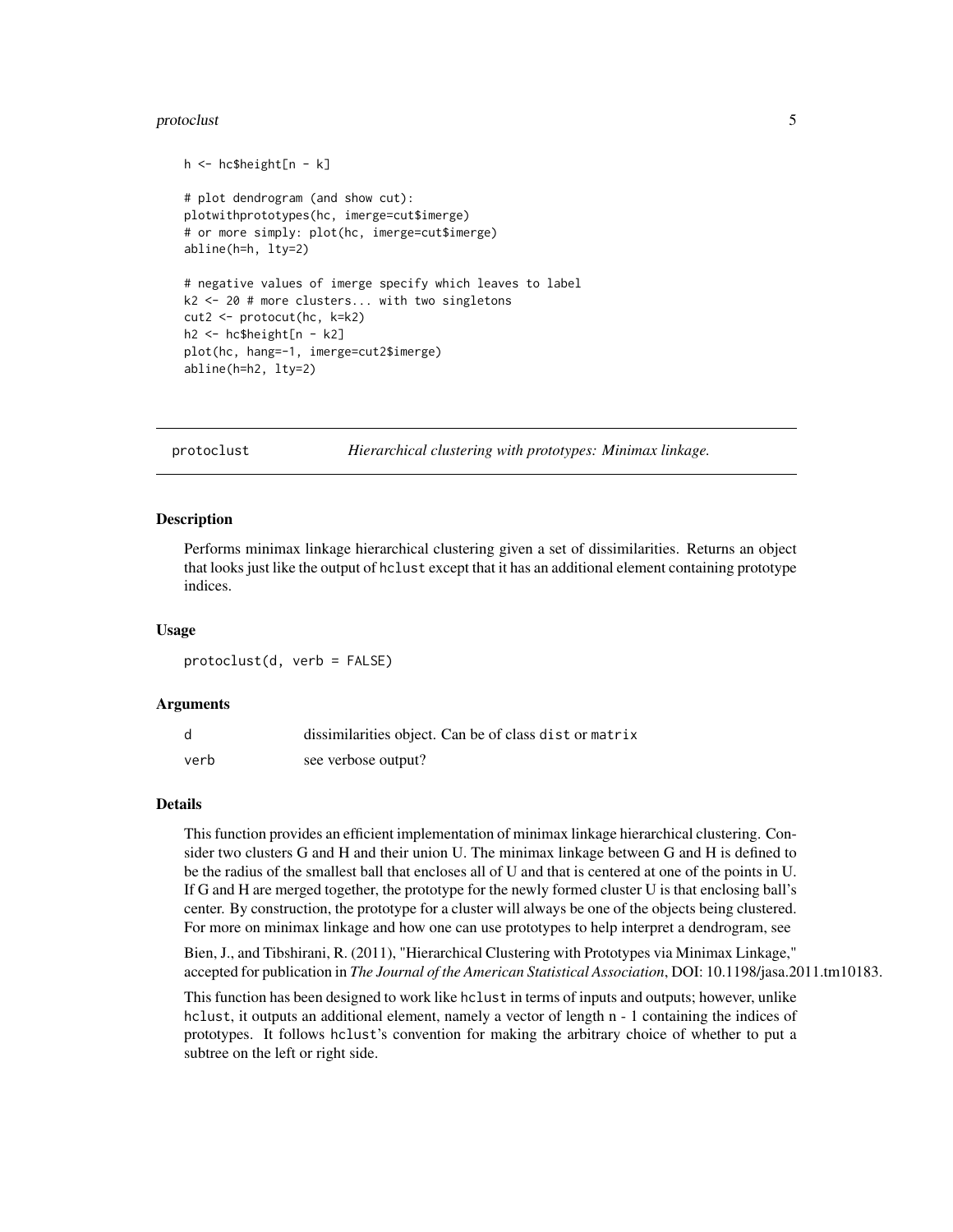<span id="page-5-0"></span>For cutting a minimax linkage hierarchical clustering, use [protocut](#page-6-1), which works like [cutree](#page-0-0) except that it returns the set of prototypes in addition to the cluster assignments.

This function calls a C implementation of the algorithm detailed in Bien and Tibshirani (2011) that is based on an algorithm described in Murtagh (1983).

#### Value

An object of class protoclust, which is just like hclust but has an additional element:

|        | merge, height, order |                                                                                    |
|--------|----------------------|------------------------------------------------------------------------------------|
|        |                      | identical to the values returned by holist                                         |
| protos |                      | a vector of length $n - 1$ . The i-th element is the index of the prototype corre- |
|        |                      | sponding to the cluster formed on the i-th merge.                                  |

# Author(s)

Jacob Bien and Rob Tibshirani

# References

Bien, J., and Tibshirani, R. (2011), "Hierarchical Clustering with Prototypes via Minimax Linkage," accepted for publication in *The Journal of the American Statistical Association*, DOI: 10.1198/jasa.2011.tm10183.

Murtagh, F. (1983), "A Survey of Recent Advances in Hierarchical Clustering Algorithms," *The Computer Journal*, 26, 354–359.

#### See Also

[protocut](#page-6-1), [plotwithprototypes](#page-2-1), [hclust](#page-0-0)

#### Examples

```
# generate some data:
set.seed(1)
n < - 100p \le -2x \le matrix(rnorm(n * p), n, p)
rownames(x) <- paste("A", 1:n, sep="")
d \leftarrow dist(x)# perform minimax linkage clustering:
hc <- protoclust(d)
# cut the tree to yield a 10-cluster clustering:
k <- 10 # number of clusters
cut <- protocut(hc, k=k)
h <- hc$height[n - k]
# plot dendrogram (and show cut):
plotwithprototypes(hc, imerge=cut$imerge, col=2)
abline(h=h, lty=2)
```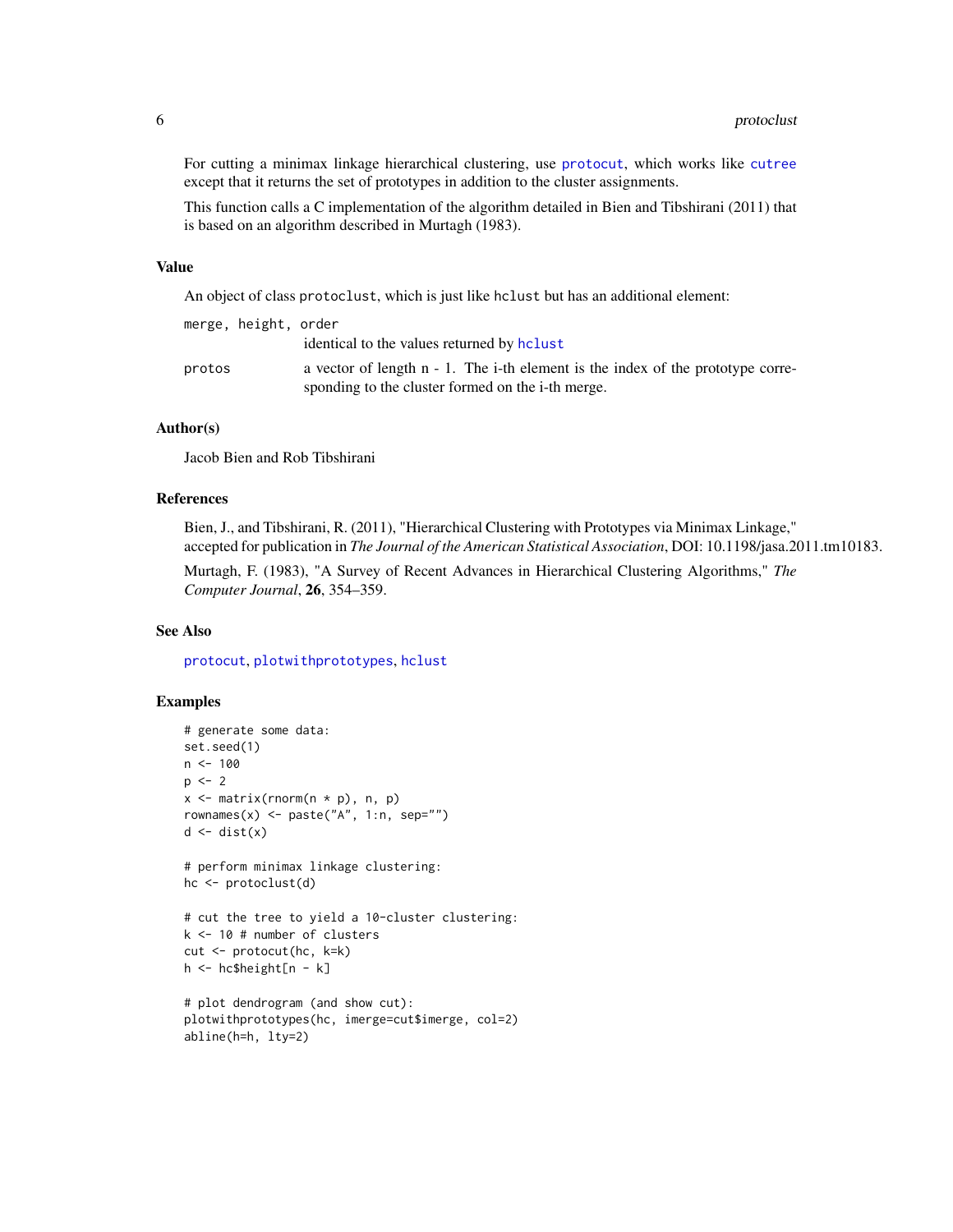#### <span id="page-6-0"></span>protocut 7 and 2008 and 2008 and 2008 and 2008 and 2008 and 2008 and 2008 and 2008 and 2008 and 2008 and 2008 and 2008 and 2008 and 2008 and 2008 and 2008 and 2008 and 2008 and 2008 and 2008 and 2008 and 2008 and 2008 and

```
# get the prototype assigned to each point:
pr <- cut$protos[cut$cl]
# find point farthest from its prototype:
dmat <- as.matrix(d)
ifar <- which.max(dmat[cbind(1:n, pr[1:n])])
# note that this distance is exactly h:
stopifnot(dmat[ifar, pr[ifar]] == h)
# since this is a 2d example, make 2d display:
plot(x, type="n")
points(x, pch=20, col="lightblue")
lines(rbind(x[ifar, ], x[pr[ifar], ]), col=3)
points(x[cut$protos, ], pch=20, col="red")
text(x[cut$protos, ], labels=hc$labels[cut$protos], pch=19)
tt <- seq(0, 2 * pi, length=100)for (i in cut$protos) {
 lines(x[i, 1] + h * cos(tt), x[i, 2] + h * sin(tt))
}
```
<span id="page-6-1"></span>protocut *Cut a minimax linkage tree to get a clustering*

#### Description

Cuts a minimax linkage tree to get one of n - 1 clusterings. Works like [cutree](#page-0-0) except also returns the prototypes of the resulting clustering.

#### Usage

 $protocol(hc, k = NULL, h = NULL)$ 

#### Arguments

| hc | an object returned by protoclust    |
|----|-------------------------------------|
| k  | the number of clusters desired      |
| h  | the height at which to cut the tree |

#### Details

Given a minimax linkage hierarchical clustering, this function cuts the tree at a given height or so that a specified number of clusters is created. It returns both the indices of the prototypes and their locations. This latter information is useful for plotting a dendrogram with prototypes (see [plotwithprototypes](#page-2-1)). As with cutree, if both k and h are given, h is ignored. Unlike cutree, in current version k and h cannot be vectors.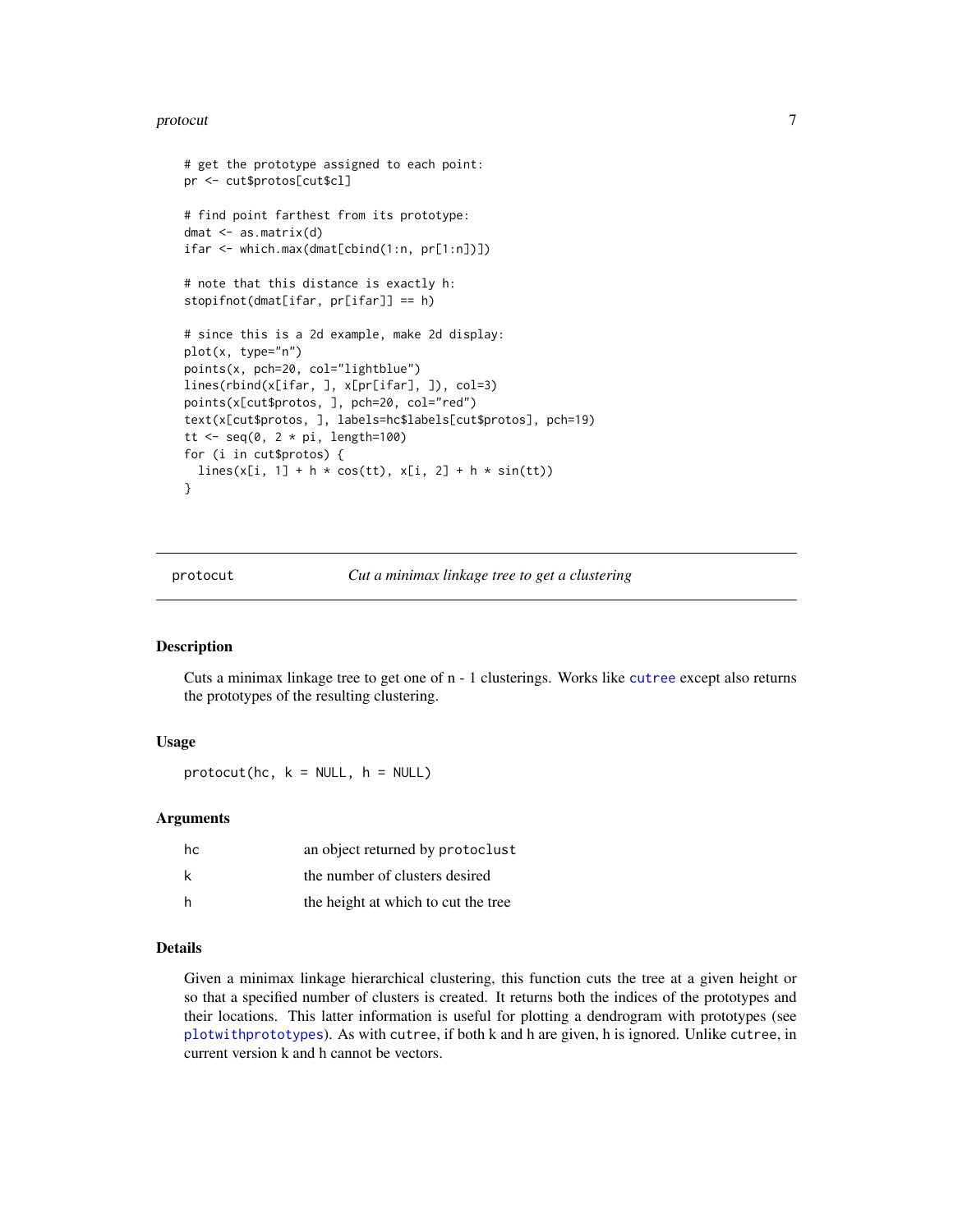<span id="page-7-0"></span>A list corresponding to the clustering from cutting tree:

| c1     | vector of cluster memberships                                                                                                                                                                                                                                                                                                               |
|--------|---------------------------------------------------------------------------------------------------------------------------------------------------------------------------------------------------------------------------------------------------------------------------------------------------------------------------------------------|
| protos | vector of prototype indices corresponding to the k clusters created. protos[i]<br>gives the index of the prototype for all elements with $cl==i$                                                                                                                                                                                            |
| imerge | vector describing the nodes where prototypes occur. We use the naming conven-<br>tion of the merge matrix in holust: if imerge[i] is positive, it is the interior<br>node (counting from the bottom) of the cluster with elements which $(c = i)$ ; if<br>imerge[i] is negative, then this is a singleton cluster with a leaf as prototype. |

### Author(s)

Jacob Bien and Rob Tibshirani

# References

Bien, J., and Tibshirani, R. (2011), "Hierarchical Clustering with Prototypes via Minimax Linkage," accepted for publication in *The Journal of the American Statistical Association*, DOI: 10.1198/jasa.2011.tm10183.

# See Also

[protoclust](#page-4-1), [cutree](#page-0-0), [plotwithprototypes](#page-2-1)

# Examples

```
# generate some data:
set.seed(1)
n < -100p \le -2x \le matrix(rnorm(n * p), n, p)
rownames(x) \leq paste("A", 1:n, sep="")
d \leftarrow dist(x)# perform minimax linkage clustering:
```
hc <- protoclust(d)

```
# cut the tree to yield a 10-cluster clustering:
k <- 10 # number of clusters
cut <- protocut(hc, k=k)
h <- hc$height[n - k]
```

```
# plot dendrogram (and show cut):
plotwithprototypes(hc, imerge=cut$imerge, col=2)
abline(h=h, lty=2)
```

```
# get the prototype assigned to each point:
pr <- cut$protos[cut$cl]
```

```
# find point farthest from its prototype:
dmat <- as.matrix(d)
```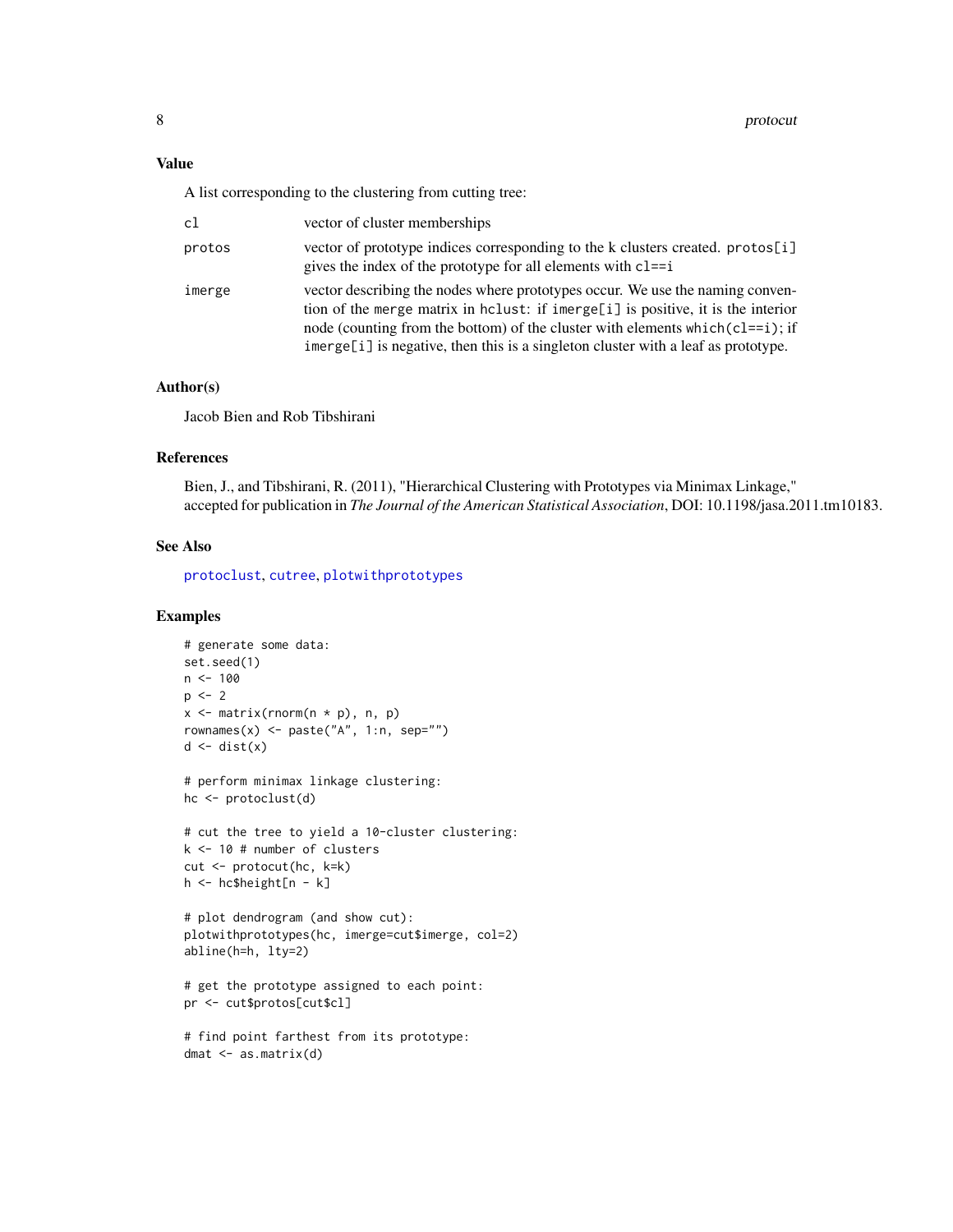#### protocut and the set of the set of the set of the set of the set of the set of the set of the set of the set of the set of the set of the set of the set of the set of the set of the set of the set of the set of the set of

```
ifar <- which.max(dmat[cbind(1:n, pr[1:n])])
# note that this distance is exactly h:
stopifnot(dmat[ifar, pr[ifar]] == h)
# since this is a 2d example, make 2d display:
plot(x, type="n")
points(x, pch=20, col="lightblue")
lines(rbind(x[ifar, ], x[pr[ifar], ]), col=3)
points(x[cut$protos, ], pch=20, col="red")
text(x[cut$protos, ], labels=hc$labels[cut$protos], pch=19)
tt <- seq(0, 2 * pi, length=100)for (i in cut$protos) {
  lines(x[i, 1] + h * cos(tt), x[i, 2] + h * sin(tt))
}
```